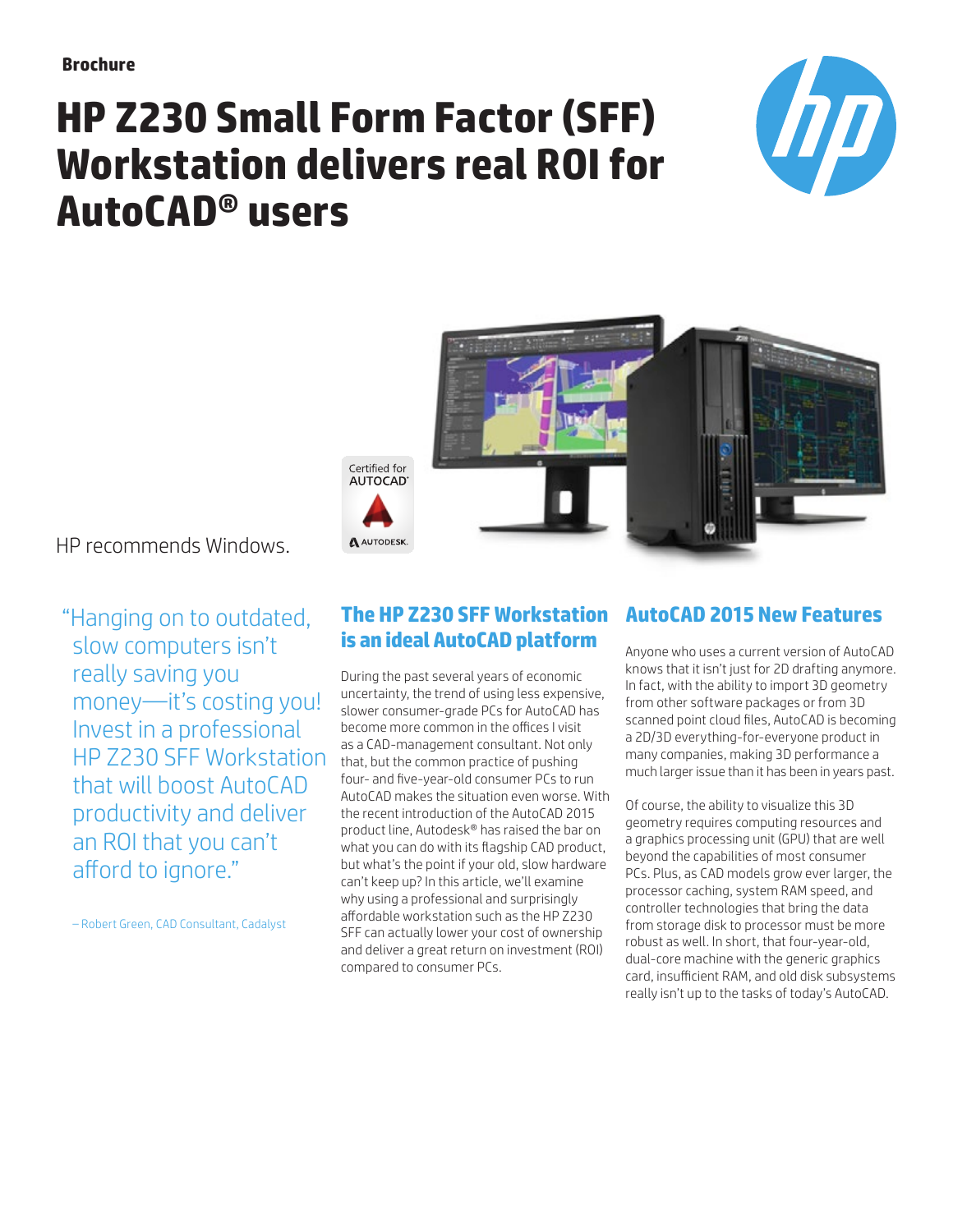# **Larson & Darby: A decade of benefits running workstations for AutoCAD®**





"Clients certainly aren't interested in our hardware issues. They want to know when their project is going to be done. If using workstationclass machines can allow us to do that work more efficiently, why wouldn't we make that investment?"

In a time when many design firms are just beginning to understand the benefits of using professional-grade workstations for AutoCAD, Larson & Darby Group has a decade of experience under its belt.

Based in Rockford, Illinois, the full-service architecture, engineering, interiors, and technology design firm was one of the first in its region to use computer-aided design, beginning in the early '80s with AutoCAD v1.8. Gedeon Trias, associate director of design, recalls running the software on IBM AT and XT PCs. "Some of our veteran staff joke about how it took half an hour for commands in AutoCAD to run on those old machines."

"From there, we used PCs of various types until the late '90s–early 2000s. The PCs did their jobs well for most tasks, but they did have a tendency to be finicky depending on what they were asked to do. We were still doing a lot of drafting, but I was doing 3D, and PCs couldn't handle it. We were also using 3D Studio Max more frequently and running renderings overnight. Some serious issues arose as we more fully integrated 3D work into our design process; it was really taxing those machines. It wasn't quite 30 minutes

in between 3D commands, but the lag was noticeable—and all the more infuriating when a deadline was looming."

That's when the firm made the transition to workstation-class machines, Trias said. "The switch was in part an effort to standardize equipment as well as part of a major software upgrade. The group opted for HP xw4100s and HP xw6200s, 'plus a few xw8000s thrown in there,'" Trias said, and it has relied on HP workstations ever since. Today, approximately 25 workstation users are running a mix of HP Z220s, Z230s, Z620s, and Z800s to support CAD work with AutoCAD, building information modeling (BIM) with Autodesk® Revit, and design visualization with Autodesk 3ds Max Design.

Even more so than the increased power offered by workstations compared to PCs, Trias said he values the reliability. Hardware reliability should not be something any user has to contend with as he or she strives to finish a job, Trias explained.

Trias continued, "We've gotten plenty of lifetime out of our workstations without any major problems, and the computing power

has managed to keep up with what we were asking the machines to do. This certainly becomes more of an issue and more essential as we've made the transition to BIM."

Another bonus, Trias added: "I've become more and more impressed with how HP has handled the modularity of the workstation design," he said, referring to the tool-less chassis of the latest models that allows users to effortlessly replace or upgrade RAM, hard drives, graphics cards, power supplies, and other components. The procedure is just a matter of "popping out a couple of switches and swapping parts," Trias said. "In those instances when you do have to open up the case to replace or upgrade something, what in the past might have been a minor surgical operation is now an unbelievably painless process."

Does the firm ever second-guess the extra investment in workstation-caliber computers vs. standard PCs? Absolutely not, according to Trias. Whether using AutoCAD or more compute-intensive BIM and design visualization, the more you push your software, the more you need a workstation. "What we're doing is too important to leave [hardware reliability] to chance, and I think our clients would agree. Clients certainly aren't interested in our hardware issues. They want to know when their project is going to be done. If using workstation-class machines can allow us to do that work more efficiently, why wouldn't we make that investment? The extra investment isn't all that great when you consider what's at stake."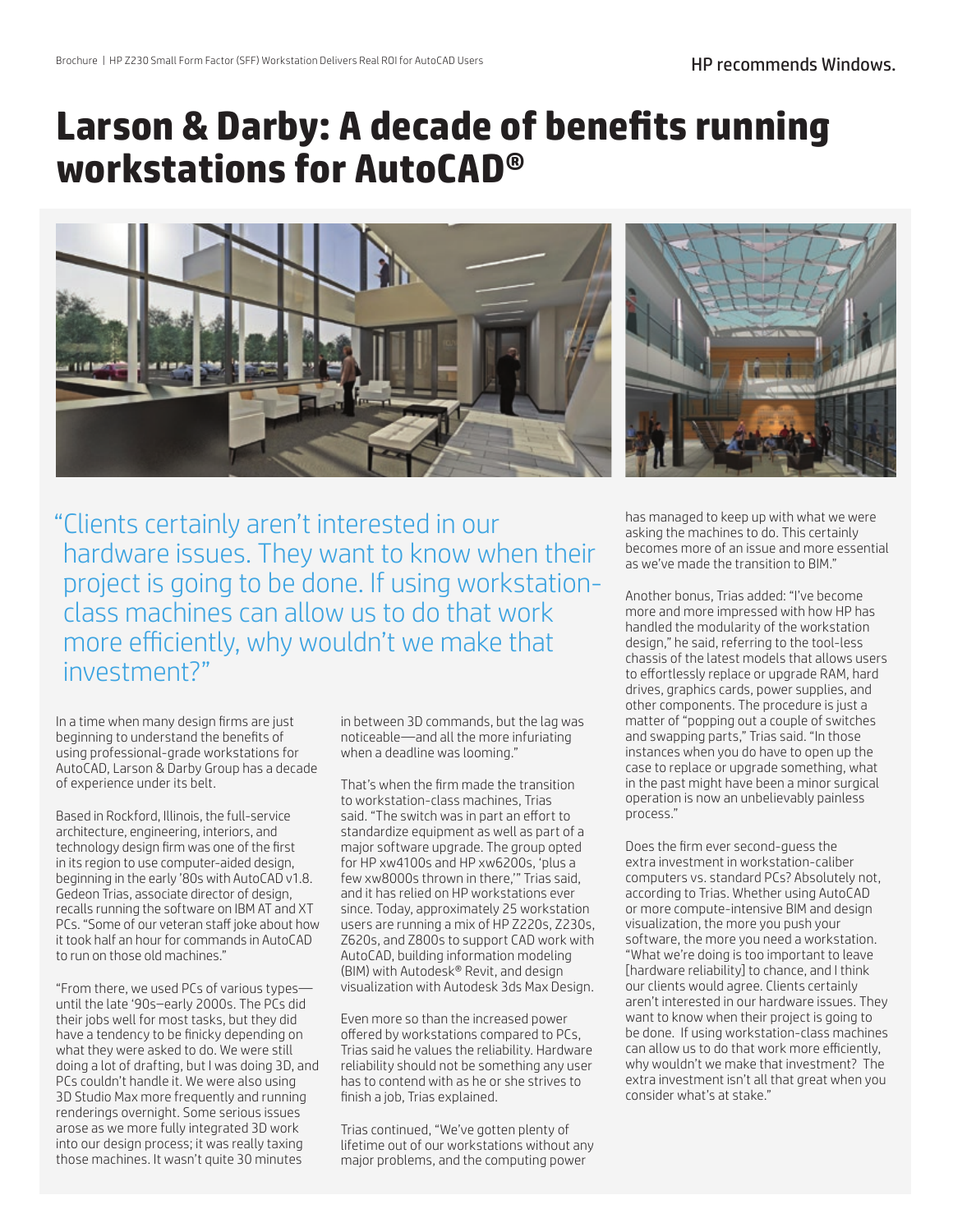# **Workstations are cheap; old computers are expensive**

Let's look at an example case based on an actual client experience I dealt with recently. It illustrates why keeping that old computer isn't the frugal move many companies think it is. We will examine a day in the life of Jim, a civil engineer who uses AutoCAD® to design roadways for a multi-disciplinary engineering firm.

For several years Jim has told his management team that he needs a workstation-class machine to do his job, but every year is told that "a workstation is simply too expensive." So, each day Jim fires up his four-year-old, dual-core machine equipped with 8 GB of RAM and generic graphics card and goes to battle with huge AutoCAD files. Crashes happen daily, often during the overnight sessions he relies on to render images for proposals, so he has to start over and over again. This adds up to at least five hours of lost time per week.

Here's where the story gets really interesting: Jim is a senior design engineer who is paid about \$110,000 a year when benefits are taken into consideration. This pushes his internal rate to almost \$80 per hour. This means that every week Jim loses \$400 in productivity (5 hours x \$80 per hour) due to lockups. If Jim works 48 weeks per year, his lost productivity jumps to an astounding \$19,200 per year or \$57,600 over the typical three-year life of a computer.

**Conclusion:** Jim's company unknowingly loses \$57,600 in productivity over three years because "a \$1,250 computer is too expensive."

Doesn't it all become clear when you look at the situation from this perspective? In reality, investing in new workstations costs less than running obsolete machines.

# **Confronting workstation costs**

Traditionally workstations cost much more than consumer PCs and you can't purchase them at the corner big box office store. But a workstation such as the HP Z230 SFF is surprisingly affordable, and brings far more computing resources and reliability to the table than consumer PCs do.

Consider the price of the following HP Z230 SFF "Value Configuration" for AutoCAD, with an Intel® Core™ i7 quad-core processor1 and you'll get the picture.

You now have a quad-core processor; a mechanical drive that provides 1 TB of data storage;2 and a professional NVIDIA® Quadro® graphics card.

### **What will all this cost?**

\$1,250 (estimated), without a monitor.

### **Does it outperform the consumer PC?**

Yes. The latest Intel Core i7, combined with professional graphics tuned for AutoCAD offers higher performance. Certified professional NVIDIA Quadro graphics with a 3-year next day parts replacement limited warranty make this professional class workstation, designed for

heavy workloads, much more powerful than a vanilla consumer PC.

For users seeking uncompromising power and performance, the HP Z230 SFF "Power Configuration" for AutoCAD offers an Intel Xeon® E3-1241 v3 processor<sup>1</sup> with 16 GB of ECC memory3,4 support for improved reliability, a higher performance NVIDIA Quadro K620 professional graphics card, and the HP Z Turbo drive, a PCIe-based SSD storage solution that offers up to 2X the performance of conventional SATA SSDs to load applications rapidly and speed through large data set processing with ease. These SSDs can be combined with mechanical HDDs to meet the needs of the users needing to maximize storage space while still yielding blazing performance.

If you're still not convinced that the extra power and reliability isn't worth the extra investment, here's another way to look at it: A CAD professional will typically spend 5,760 hours at the computer in a three-year period. This means that an HP Z230 SFF Power Configuration Workstation such as the one referenced above will cost \$0.29 per hour. Why would you ever force a highly compensated professional to suffer with an old, consumer PC when they could be so much more productive for so little?

For more information, visit [hp.com/go/Z230](http://www.hp.com/go/Z230)



**HP Z230 SFF Workstation with AutoCAD 2015 model by Larson & Darby** 

|                        | <b>Value Configuration for AutoCAD</b>        | <b>Power Configuration for AutoCAD</b>                    |
|------------------------|-----------------------------------------------|-----------------------------------------------------------|
| <b>HP Z230 SFF</b>     | Price: \$1,250 (estimated)                    | Price: \$1,680 (estimated)                                |
| Operating system       | Windows 7 Professional 64-bit*                | Windows 7 Professional 64-bit*                            |
| Processor <sup>1</sup> | Intel® Core™ i7 4790 3.6 GHz                  | Intel® Xeon® E3-1241 v3                                   |
| Memory <sup>3,4</sup>  | 8 GB                                          | 16 GB ECC Memory                                          |
| Graphics               | NVIDIA® Quadro® K420 Professional<br>Graphics | NVIDIA <sup>®</sup> Quadro® K620 Professional<br>Graphics |
| Storage <sup>2</sup>   | 1 TB SATA 3 HDD                               | 256 GB PCIe SSD Z Turbo Drive                             |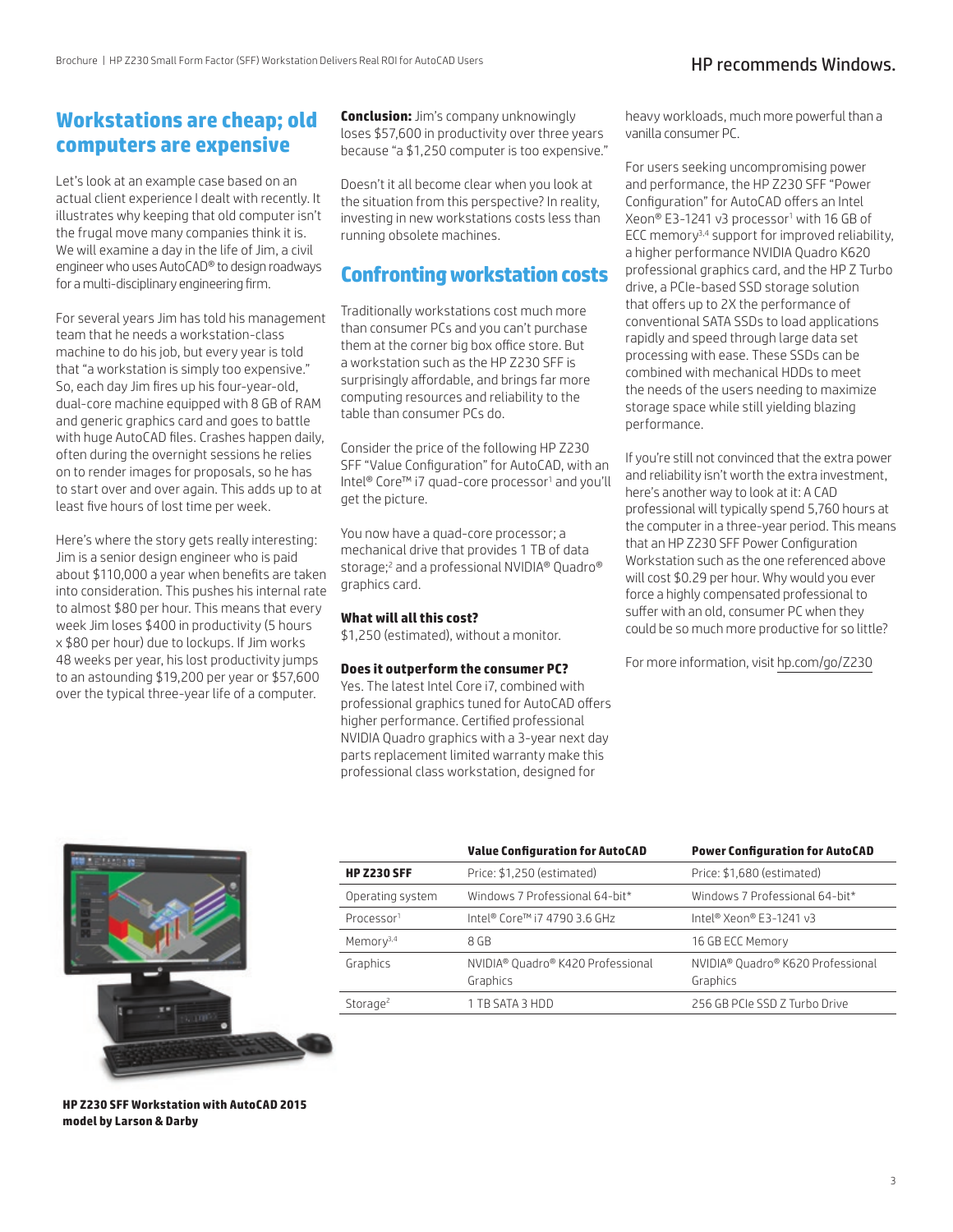"What we're doing is too important to leave hardware reliability to chance, and I think our clients would agree. Clients certainly aren't interested in our hardware issues. They want to know when their project is going to be done. The extra investment isn't all that great when you consider what's at stake."

– Gedeon Trias, associate director of design, Larson & Darby Group

# **Real-world ROI**

Going back to the story of Jim highlights how we can use a lost time study to make a financial case for new workstations. The trick is to figure out how much time you're losing by not having modern, fast, reliable workstations on your users' desktops.

Let's start the ROI discussion by asking these diagnostic questions:

- What does it cost every time a computer locks up or crashes?
- How much time do we lose due to slow rendering/processing of models?
- What does it cost when a computer breaks down?
- What does it cost to keep up with hardware drivers for new AutoCAD versions? \*
- How much time will IT spend keeping computers up to date? \*
- What are the implications when poorly performing computers keep us from optimizing design iteration and innovation?
- What does it cost to be stuck with consumer PCs that we can't upgrade?
- \*Note: On conventional PCs, these tasks are performed manually, typically by IT or power user staff, but can be performed automatically on workstations equipped with HP Performance Advisor software, which we'll talk about in an upcoming section.

Now the only remaining task is to total the time you are losing during a three-year service life of a new workstation and compute how long it will take to pay back the cost of the new workstation.

In Jim's case, the math based on five hours of crashes and restarts per week looks something like this:

- 5 hours/week x \$80/hour = \$400/week in lost productivity
- 48 weeks/year x 3 years x \$400/week in losses = \$57,600 total lost productivity
- \$1,250 new workstation cost (Jim continues to use his existing monitor) divided by \$57,600 over a period of three years = 1.1 months to pay back!

If you could invest \$1,250 today to gain \$57,600 in productivity in three years, would you do it?

#### **Here's an ROI calculator to help you determine workstation ROI for your own environment.**

See "[HP Z230 SFF Workstation ROI Calculator](http://www.hp.com/go/autocad)" for details.

#### **HP Z230 SFF Workstation ROI Calculator**

| Inalyze the return on investment (ROII of a new workstation over a three-year porkel. |                  |                               |                                    |
|---------------------------------------------------------------------------------------|------------------|-------------------------------|------------------------------------|
| <b>AutoCAD Operator Rate O G.Pri1</b>                                                 | 540              |                               |                                    |
| ITJCAD Manager Rate @ (S/hr)                                                          | 545              |                               |                                    |
| Cost of New HP 2230 SFF Workstation plus Peripherals \$1250                           |                  |                               |                                    |
| <b>CAR Time Served @</b>                                                              | <b>Northeast</b> | <b>Associate Services</b>     | 1 Year Seriest                     |
| Due to speedler workflows                                                             | ×                | \$3,846.32                    | \$11,520.00                        |
| Due to rebord crashing/devrilleral                                                    | ż                | 11,846.95                     | \$11,520.00                        |
| If Time Local Or                                                                      | Automo           | <b><i><u>Security</u></i></b> | <b><i><u>Floor Easings</u></i></b> |
| Lecating/apdating drivers                                                             | ×                | \$100.00                      | <b>S200-MD</b>                     |
| Costs Cannellate 3 Year Worrenty @                                                    |                  |                               | <b><i>S Raw Cours</i></b>          |
| Avenage PC 3 pear require costs - points.                                             |                  |                               | \$300.00                           |
| Armige PC 3 pranaguan (Babon)                                                         |                  |                               | \$380.00                           |
|                                                                                       |                  | <b>Total 3 Rear Sanings</b>   | \$23,940.00                        |
| <b>Passion meet Catholics</b>                                                         |                  |                               | <b>ROLLFRANCH RAVIN</b>            |
| <b>SYear Total RDI GI</b>                                                             |                  |                               | 1910%                              |
| American McDir                                                                        |                  |                               | 437%                               |
| Veses he pop back El-                                                                 |                  |                               | 62                                 |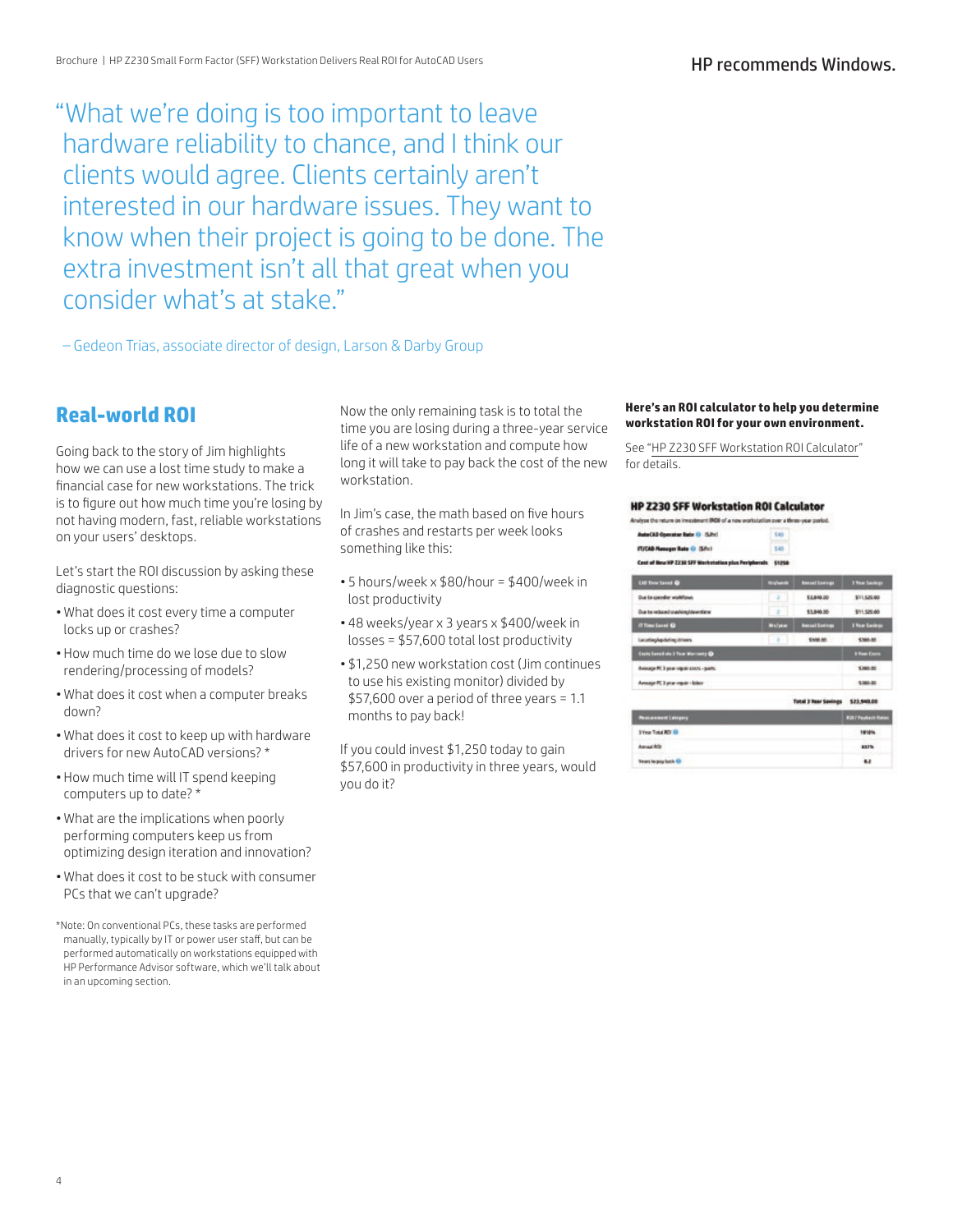

*The NVIDIA® Quadro® K420 is a 1 GB DDR3 RAM card designed for professional AutoCAD users.*

# **Performance saves time**

If you're still not sold on the value of a workstation investment—or if you know you'll need more ammunition to convince your management—let's delve further into the many ways an HP Z230 SFF Workstation can help you save money in day-to-day CAD operations.

In the case of Jim we saw how an old, dualcore processor with slow RAM and disk systems can cause lockups and slow performance. To speed overall computing performance, the HP Z230 SFF brings workstation class resources to the table.

# **Certified graphics increase power and decrease problems**

Because AutoCAD® 2015-based products do much more visual processing and 3D work than previous versions, the GPU now becomes a more important component to consider. When configured with an NVIDIA® Quadro® K420 graphics card—which is certified by Autodesk® to support AutoCAD 2015—the HP Z230 SFF has the graphics memory and power required not just for professional 2D, but 3D as well.

Why invest extra money in a professional, certified GPU for AutoCAD? This is an oftenrepeated and reasonable question that today has a new answer: AutoCAD 2015's new antialiasing graphics display and high-precision visual styles actually benefit from a powerful GPU to create a much more realistic and readable screen image—even when working with 2D linework and text, the difference is notable. And when working with point clouds or 3D geometry, the added GPU power makes a huge difference. Either way, the user experience is substantially speedier and crisper looking with 2015's GPU optimization.



*HP Z Turbo Drive*



*Greater use of GPU resources yields much better visual output in AutoCAD 2015 model and paper space viewports.*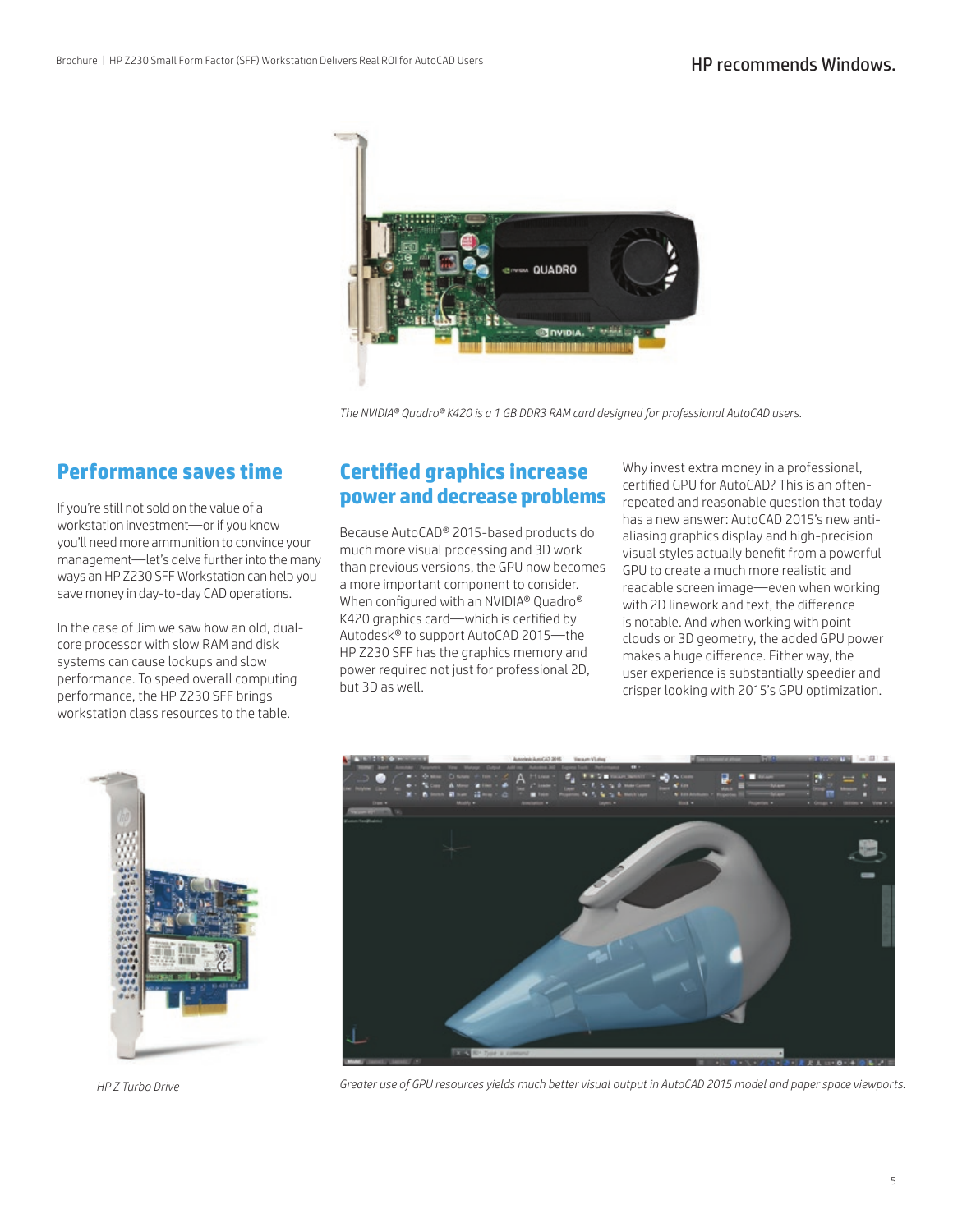

# **Serviceability cuts down time HP Performance Advisor6**

With an included three-year parts and labor, next-day onsite replacement warranty,<sup>5</sup> the HP Z230 SFF won't surprise you with the repair costs that pop up for consumer PCs. Simply put, higher-grade workstation components and peripherals are designed from the ground up to be more reliable than consumer-grade products.

When something breaks on your consumer PC, how long does it take to fix? How much time does it take to keep hardware drivers up to date? Contrast your answers with the reality of owning a professional workstation such as the HP Z230 SFF, which offers features such as the following:

- Next-day parts replacement and onsite service. The exact part you need will be sent overnight for an easy swap out. How hard would it be to figure out and obtain the exact part you need to fix a consumer PC?
- Telephone support. HP Z Workstations all offer 24/7/365 phone support.
- Tool-free servicing. The HP Z230 SFF has a tool-free chassis that is easy to open and easy to service. No messing with screwdrivers, thumbscrews or cabling, just power down, swap out parts, and power up. This is also very handy if you decide to upgrade components in the future.

Configuration and certified driver management. HP Z230 SFF Workstations come equipped with HP Performance Advisor, a utility that tracks your software application drivers for graphics cards and automatically installs them when greater performance may be obtained. In addition to driver management, HP Performance Advisor gives users the ability to customize functions such as processor prioritization for specific applications to yield greater performance for the applications used most often. This functionality is especially valuable when Autodesk® upgrades are released.

For more information, visit [hp.com/go/hpperformanceadvisor](http://www.hp.com/go/hpperformanceadvisor)



*HP Performance Advisor keeps track of device and driver configurations so you don't have to.*

#### **Maximize your workstation performance**



#### **Top performer. Tuned for AutoCAD**

Maximize your entire workstation environment with HP Performance Advisor.



#### **Complete system view at your fingertips**

Gain a quick and accurate understanding of your entire system in one simple, intelligent interface.



**Identify performance bottlenecks** Ensure top performance throughout the entire life of your workstation with quick and easy performance analysis.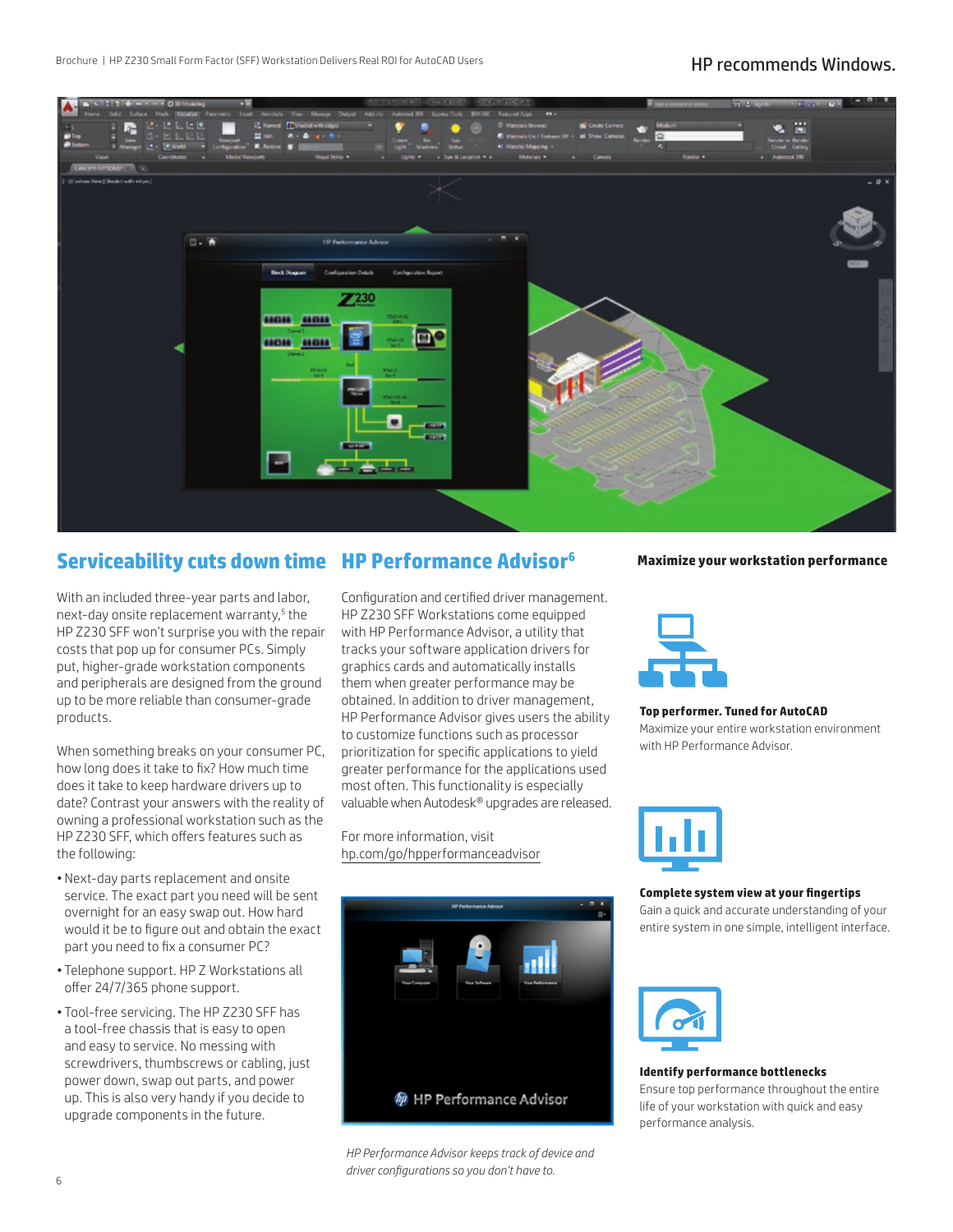

#### **Benefits from unlimited remote access**



#### **Real-time collaboration**

Share your workstation screen with multiple users simultaneously—grant view-only or full interactive access.



#### **Remote workers**

Professionals can connect to their HP Z Workstations from remote computers at any location.



#### **Workstation class mobility even on a tablet**

Get complete remote access to the full power of your workstation and your professional workstation-class applications when off-site,<sup>8</sup> even when using a tablet.<sup>9</sup>

# **HP Remote Graphics Software7**

By using HP Remote Graphics Software (RGS), included with the HP Z230 SFF, AutoCAD users can access their HP Z230 SFF Workstation from home, the road, their laptop or wherever they happen to be. HP's RGS software is a remote desktop solution for serious workstation users and their most demanding 2D, 3D, and data-intensive applications. This advanced tool lets users access and share the desktop of their workstation to full advantage of the compute and graphics resources of the HP Z230 SFF remote system.

HP RGS uses highly compressed graphics algorithms to provide a "just like being there" remote work experience that feels much more natural than other web based remote control programs I've used. With HP RGS, your HP Z230 SFF is always utilized and never sits unused no matter where your workstation users happen to be.

For more information, visit [hp.com/go/rgs](http://www.hp.com/go/rgs)

## **Analyzing your options**

If a move to AutoCAD® 2015 is in your future, consider some of the parameters discussed to analyze your options. While we can't do the analysis for you, we can make the process easier by encouraging you to use the companion ROI calculator to calculate the savings you might achieve by converting your old, slow consumer computers and

non-supported XP machines to HP Z230 SFF Workstations. You'll find all the information you'll need in the ROI calculator so you can crunch through as many user scenarios as you like.

## **Summing up**

I hope this write-up has brought home the message that hanging on to outdated, slow computers isn't really saving you money—it's costing you! Avoid the mistake made by Jim's company and invest in a professional HP Z230 SFF Workstation that will boost AutoCAD productivity and deliver an ROI that you can't afford to ignore.



**Robert Green Contributing Editor, Cadalyst**

Robert provides CAD implementation, consulting, and programming services for a variety of companies throughout the United States and Canada. He holds a degree in mechanical engineering from the Georgia Institute of Technology and is the author of Expert CAD Management: The Complete Guide. Reach him via his web site at [cad-manager.com](http://www.cad-manager.com).